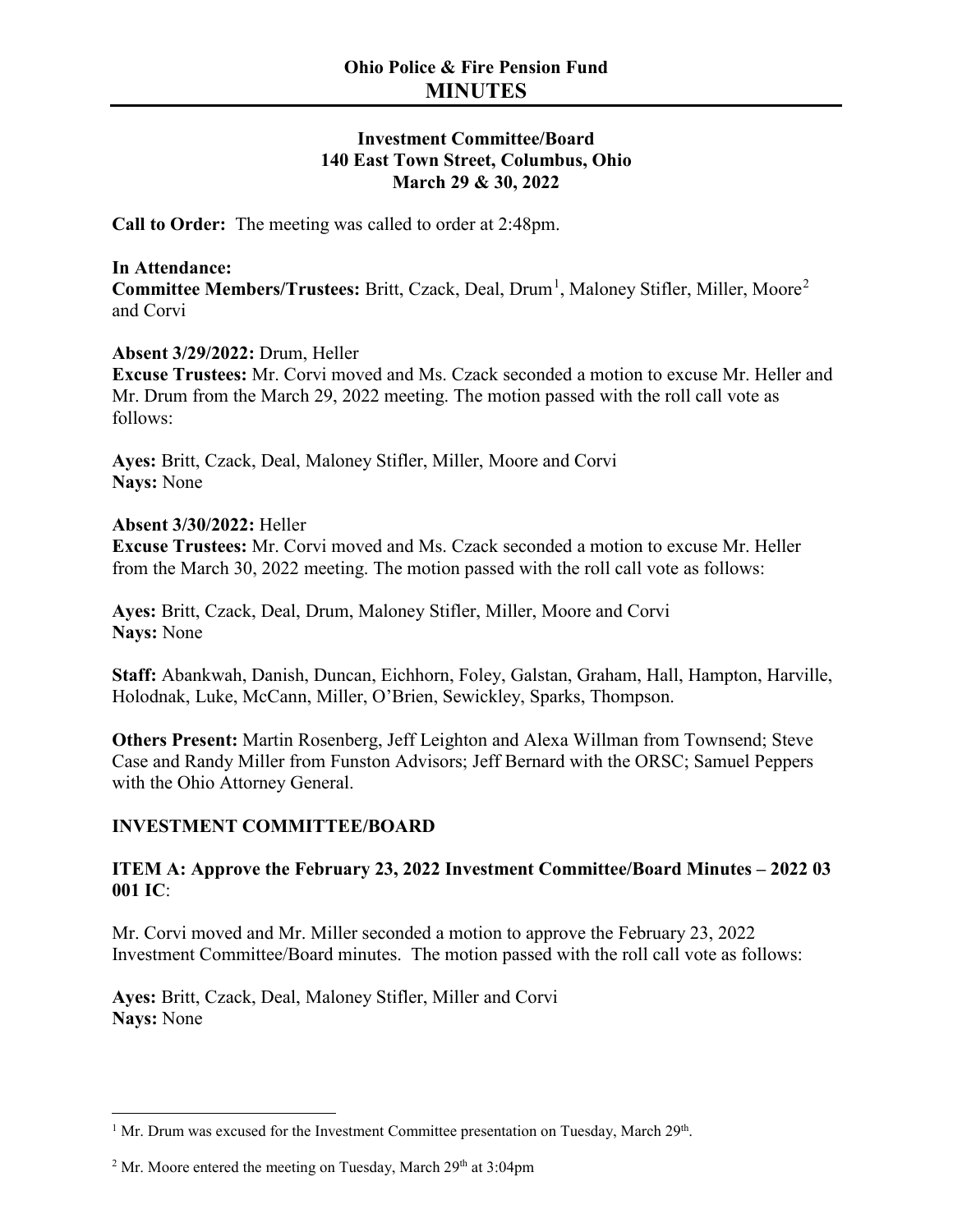# **Board of Trustees Investment Committee/Board 140 East Town Street, Columbus, Ohio March 29 & 30, 2022**

# **Presented Wednesday, March 30th @ 8:31am**

**ITEM B: Monthly Portfolio Valuation Update – Mr. Luke provided an update on the OP&F** investment portfolio. OP&F's total investment portfolio value ended February 2022 at \$18.97 billion with an estimated return of -1.84% year-to-date.

# **Presented Wednesday, March 30th at 8:42am**

**ITEM C: Asset Liability Study –** Wilshire provided a brief overview of the importance of conducting an Asset Liability Study review every three to five years, and explained how the process will progress over the next several months. The first phase will focus on the asset side only and will review the current policy for potential improvements.

**ITEM D: Amended Investment Policy & Guidelines Review – 2022 03 002 IC –** Investment Staff recommended revisions to OP&F's Investment Policy & Guidelines statement to update language regarding the definition of responsibilities along with asset class objectives, characteristics and investment structure. Additionally, minor changes were made to clarify language within some policy sections, as well as adding other policies to this document that were not previously included.

Mr. Corvi moved and Mr. Britt seconded a motion that the Board accepts the recommendation of Investment Staff and Wilshire to adopt the Investment Policy and Guidelines statement in the form presented to the Board on March 30, 2022. The motion passed with the roll call vote as follows:

**Ayes:** Britt, Czack, Deal, Maloney Stifler, Miller, Moore and Corvi **Nays:** None

**ITEM E: Revised Investment Manager Monitoring & Evaluation Policy Review – 2022 03 003 IC –** Investment Staff and Wilshire recommended revisions to OP&F's current Investment Manager Monitoring & Evaluation Policy to maintain consistency with other OP&F Investment policies and investment manager guidelines. The proposed changes more accurately reflect the private holdings categories, and eliminates the commercial mortgage category, which was liquidated.

Mr. Corvi moved and Mr. Britt seconded a motion that the Board accepts the recommendation of Investment Staff and Wilshire to adopt the Investment Manager Monitoring and Evaluation Policy in the form presented to the Board on March 30, 2022. The motion passed with the roll call vote as follows:

**Ayes:** Britt, Czack, Deal, Maloney Stifler, Miller, Moore and Corvi **Nays:** None

**ITEM F: Amended Proxy Voting Policy – 2022 03 004 IC –** Mr. Thompson presented several revisions to OP&F's Proxy Voting Policies to incorporate recommendations made by Institutional Shareholder Services, OP&F's proxy voting advisor.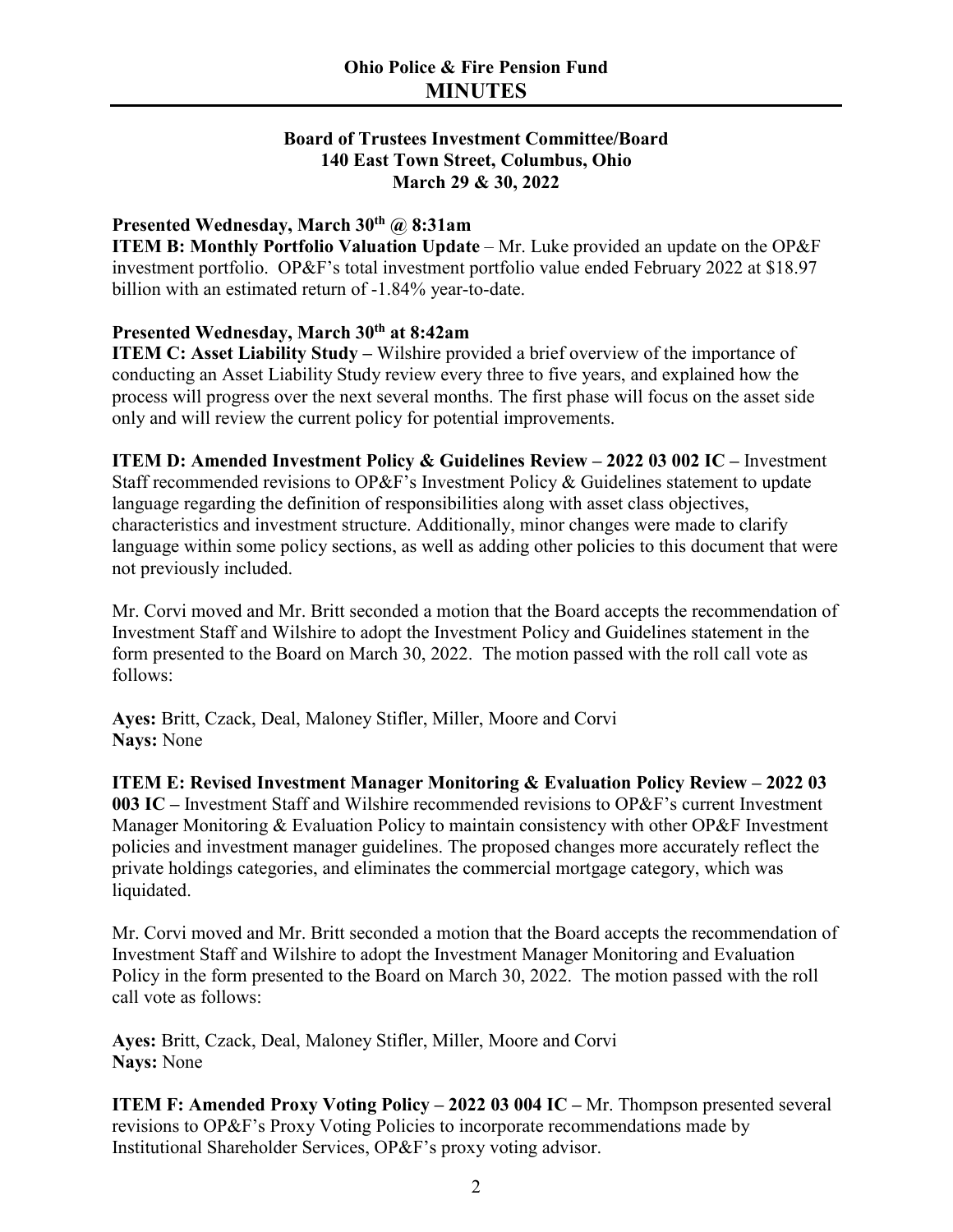# **Board of Trustees Investment Committee/Board 140 East Town Street, Columbus, Ohio March 29 & 30, 2022**

Mr. Corvi moved and Ms. Czack seconded a motion that the Board accepts the recommendation of Investment Staff to revise the Proxy Voting Policy and to adopt the new international proxy voting policy section in the form presented to the Board on March 30, 2022. The motion passed with the roll call vote as follows:

**Ayes:** Britt, Czack, Deal, Maloney Stifler, Miller, Moore and Corvi **Nays:** None

**ITEM G: Semi-Annual Proxy Voting Report 2H2021–** The Semi-Annual Proxy Voting Report for the second half of 2021 was provided for informational purposes.

**ITEM H: Manager Reviews (Bridgewater GM & TIPS, Grosvenor Flight Fund, Neuberger Berman, Russell PAO & PIO) – 2022 03 005 IC –** Staff recommended the following rating recommendations: Bridgewater Global Macro and U.S. TIPS mandates – maintain a rating of "3"; Grosvenor Capital Management L.P. (Flight Fund I, LLC) – maintain a rating of "1"; Russell Investments Implementation Services, LLC (Portable Alpha Overlay) – maintain a rating of "1"; Russell Investments Implementation Services, LLC (Policy Implementation Overlay) – maintain a rating of "1"; Neuberger Berman – maintain a rating of "2".

Mr. Corvi moved and Mr. Moore seconded a motion that the Board accepts the investment manager rating recommendations of Investment Staff for OP&F's investment mandates with Bridgewater, Grosvenor, Russell, and Neuberger Berman as outlined in Investment Staff's memos to the Board dated March 30, 2022. The motion passed with the roll call vote as follows:

**Ayes:** Britt, Czack, Deal, Maloney Stifler, Miller, Moore and Corvi **Nays:** None

**ITEM I: Real Estate Recommendation (EQT Exeter Industrial Core Plus Fund IV) – 2022 03 006 IC –** Townsend provided their analysis and investment recommendation for a commitment of up to \$50 million to EQT Exeter Industrial Core Plus Fund IV.

Mr. Corvi moved and Mr. Miller seconded a motion that the Board of Trustees accepts Townsend's recommendation to commit up to \$50 million to EQT Exeter Industrial Core Plus Fund IV, upon the terms outlined in Townsend's memorandum dated March 30, 2022 and such other terms that are favorable or protective to OP&F, as determined by the Executive Director. The motion passed with the roll call vote as follows:

**Ayes:** Britt, Czack, Deal, Maloney Stifler, Miller, Moore and Corvi **Nays:** None

# **ITEM J: Open Discussion –** None